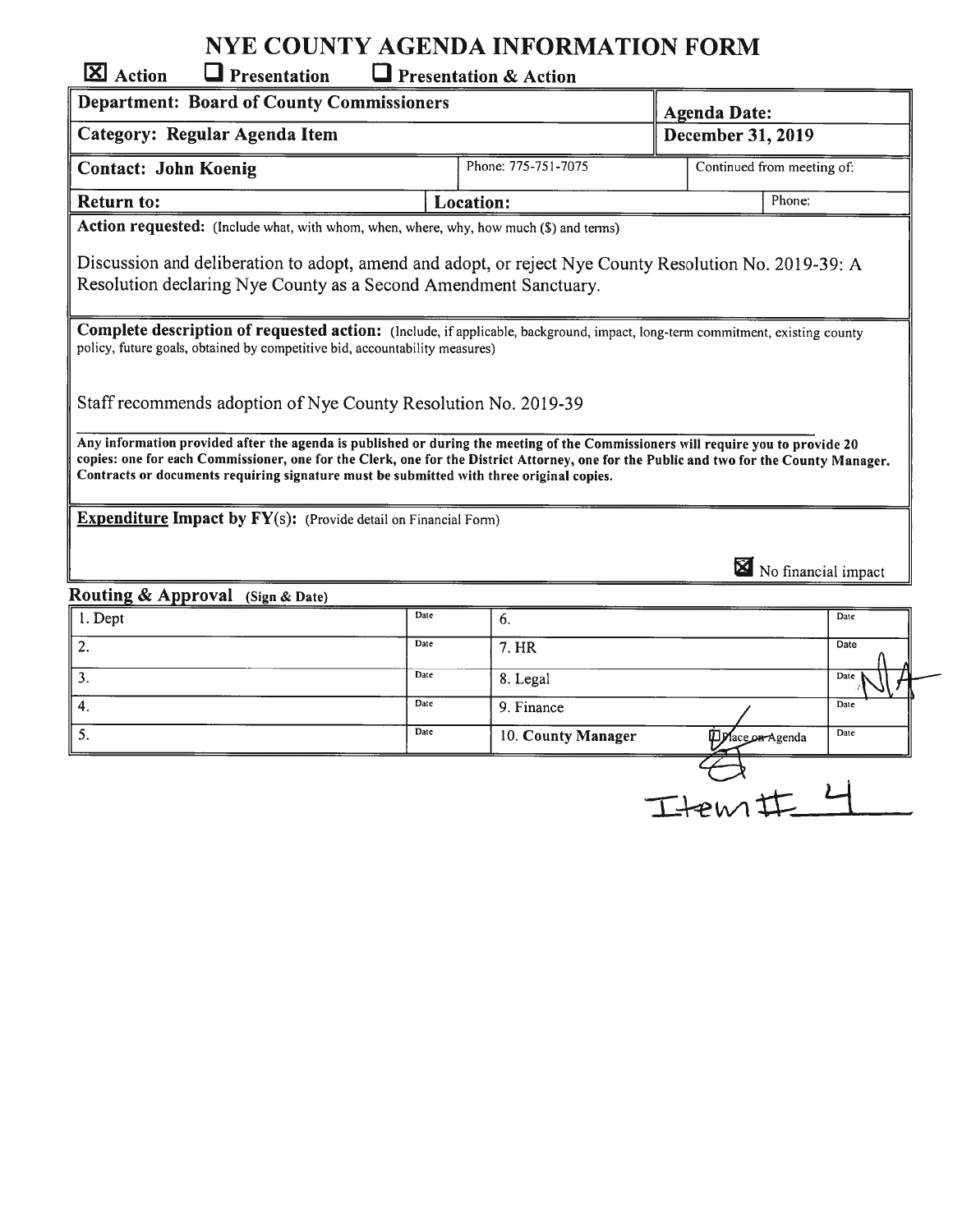## 1 || NYE COUNTY RESOLUTION NO. 2019-39

## 2 A RESOLUTION DECLARING NYE COUNTY A SECOND AMENDMENT SANCTUARY

<sup>3</sup> WHEREAS. the Second Amendment of the United States Constitution reads: "A well-regulated <sup>4</sup> | Militia, being necessary to the security of a free State, the right of the people to keep and bear Arms.  $5$  || shall not be infringed." and

<sup>6</sup> WHEREAS. certain legislation introduced in the <sup>2019</sup> session of the Nevada General Assembly. <sup>7</sup> and certain legislation introduced in the current session of the United States Congress could have the 8 effect of infringing on the rights of law-abiding citizens to keep and bear arms, as guaranteed by the 9 Second Amendment of the United States Constitution; and

 WHEREAS, the Nye County Board of Commissioners is concerned about the passage of any bill containing language which could be interpreted as infringing the rights of the citizens of Nyc County to keep and bear Arms or could begin <sup>a</sup> slippery slope of restrictions on the Second Amendment rights of || the citizens of Nye County; and

14 | WHEREAS, the Nye County Board of Commissioners wishes to express its deep commitment to 15 || the rights of all citizens of Nye County to keep and bear Arms; and

16 | WHEREAS, the Nye County Board of Commissioners wishes to express opposition to any law <sup>17</sup> that would unconstitutionally restrict the rights under the Second Amendment of the citizens of Nyc 18 County to bear arms; and

<sup>19</sup> WHEREAS, the Nyc County Board of Commissioners wishes to express its intent to stand as <sup>a</sup> 20 Sanctuary County for Second Amendment rights and to oppose, within the limits of the Constitutions of 21 | the United States and the Commonwealth of Nevada, any efforts to unconstitutionally restrict such 22 || rights, and to use such legal means at its disposal to protect the right of the citizens to keep and bear 23 || arms, including through legal action, the power of appropriation of public funds, and the right to petition  $24$  || for redress of grievances.

 $25$   $1111$